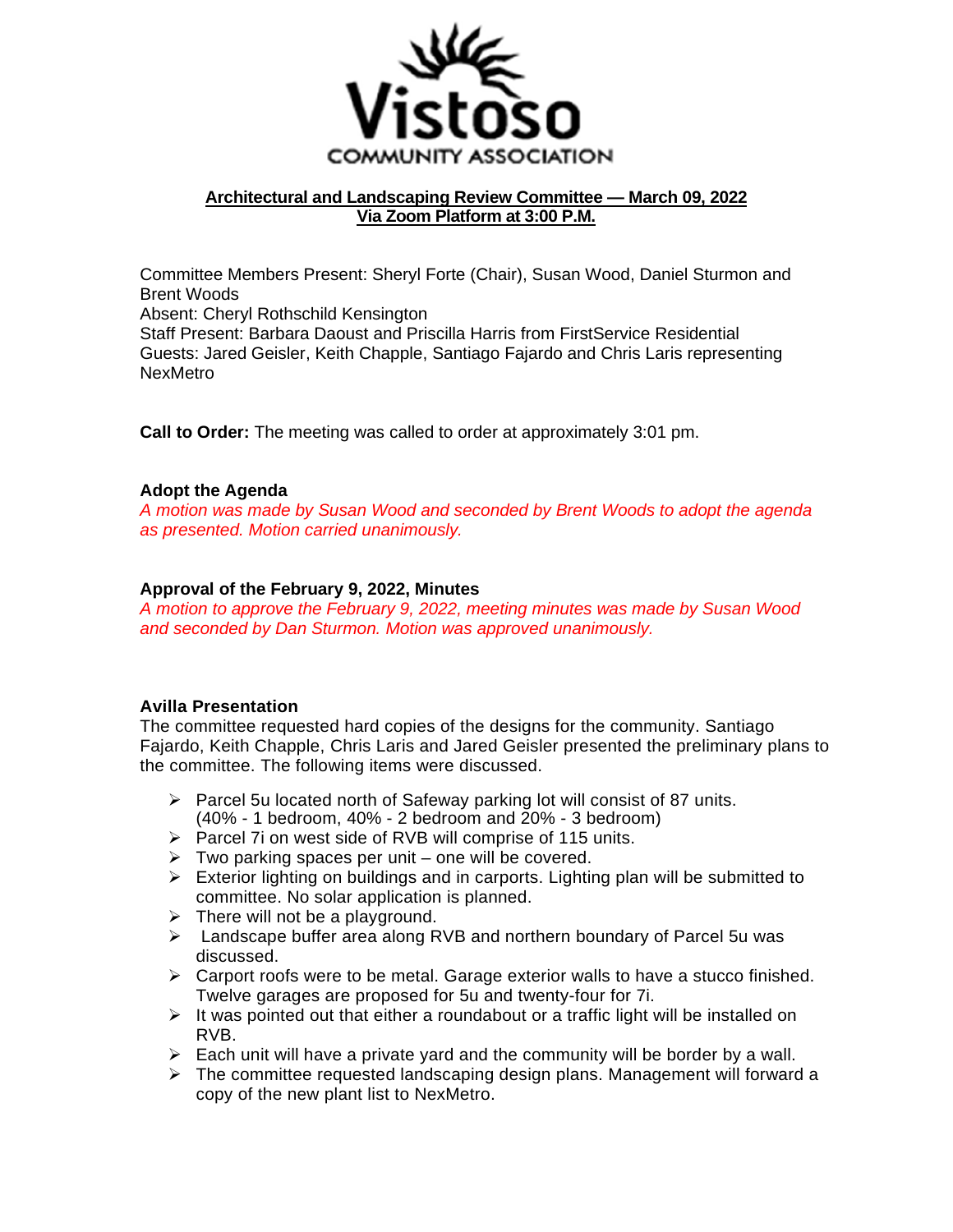

### **Consent Agenda**

*A motion to approve the February consent agenda was made by Susan Wood and seconded by Brent Woods. Motion carried unanimously.*

Discussion ensued regarding sub-associations submittals. Management will meet with chair and review for directions.

# **Parks and Landscaping Committee Update**

Susan Wood reported on the following items.

- $\triangleright$  Center Pointe installed rock that appears not to conform with VCA guidelines.
- $\triangleright$  The committee will be meeting with Jeff Van Meren from AAA landscape on revised design ideas for the Tangerine Monument on March 10, 2022.
- $\triangleright$  Desert Willow Tree Removal was approved by committee.
- ▶ Remove and Replace Trees at Hohokam Park -- AAA Landscape will be providing proposals to install either five Desert Olive or Velvet Ash trees in place of the eight trees that were tagged located near playground equipment that has been determined to be unsafe.
- $\triangleright$  The walk thru with Mattamy representatives was completed with the Parks & Landscape committee, the board president and management team on March 2. A punch list was created, and Anthony Martin will be following up with Mattamy regarding these issues.

# **Antenna – 1229 W. Faldo Dr**.

The committee reviewed the submittal to install an antenna on the exterior of the home. The committee requested additional information to be submitted by the homeowner concerning the dimensions of antenna, paint to match the color of the house, location of the installation and coax cable placement.

### **Pergola** – **669 E. Romsdalen Rd.**

The committee reviewed the homeowner's request for a variance regarding the pergola.

*A motion was made by Brent Woods to deny the request, seconded by Susan Wood. Motion carried unanimously.* 

### **Barun Valley Front and Back Yard Improvement — 669 E. Barun Valley Pl.**

The committee reviewed the homeowners request to install backyard pavers and grass with low water usage plants. Also requesting to add front yard pavers and pavers to sidewalk for side gate both will be the same color as the driveway, requesting to add Ocotillo to front yard in lieu of tree. Requesting for backyard: outdoor kitchen, Putting Green with removable